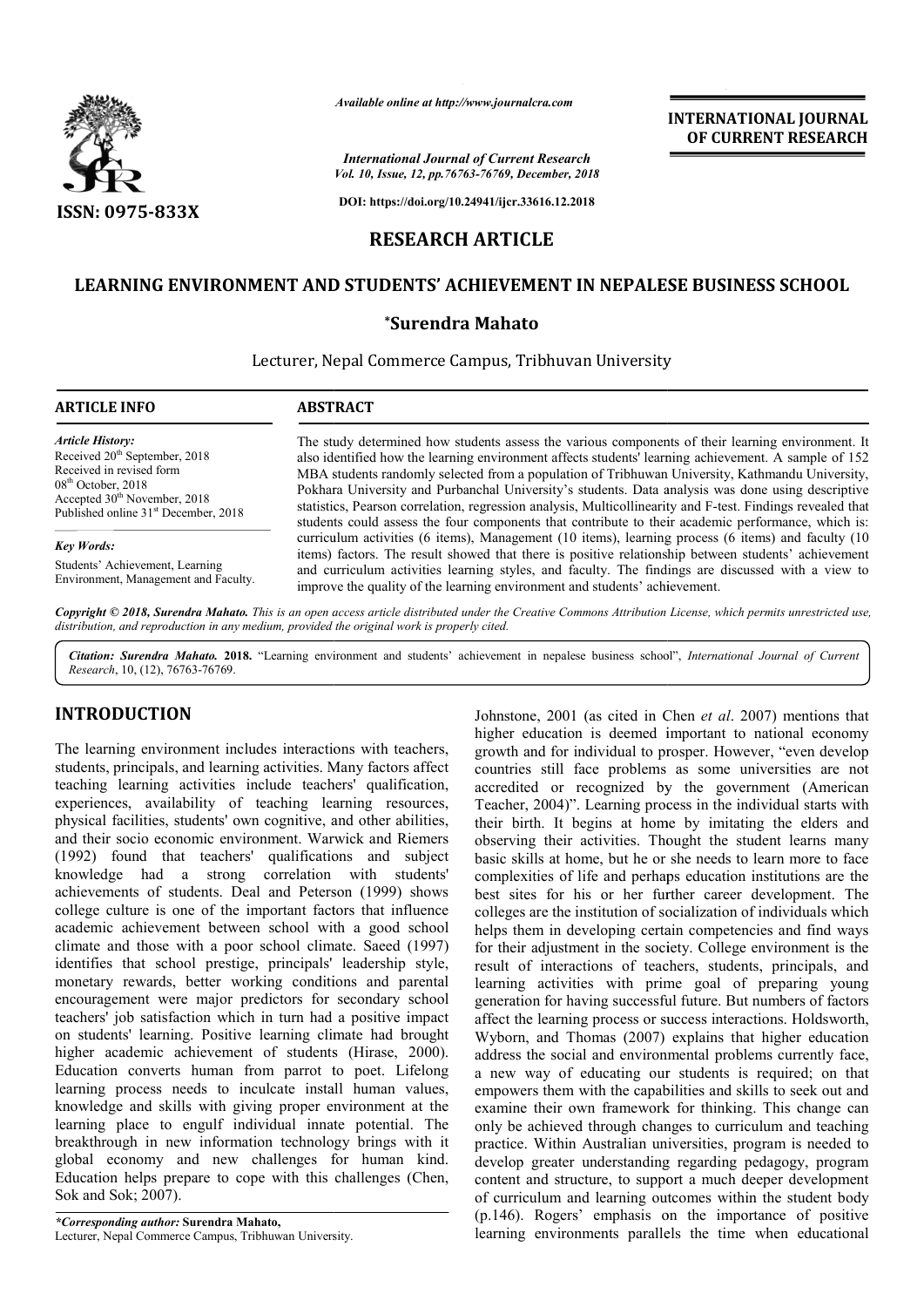researchers began systematically studying the impacts of the environment on students' learning. Over the last forty years, extensive analysis and evaluation of the impacts of classroom environments have influenced the teaching and learning process (Fraser, 1986; Fraser, 2002; Moos, 1979; Vahala, 1994; Walker, 2003). Walker (2003) stated, "The learning environment has a strong influence on student outcomes and plays an important role in improving the effectiveness of learning from the level of the institution down to the level of the individual classroom". Instructors who seek to improve the effectiveness of teaching and learning should view the learning environment as a critical component of students' overall educational experience (Fraser, 1986). Learning environment research encompasses a broad range of disciplines, from the architectural design of institutions to the psychological and social climates that exist within individual classrooms (DeYoung, 1977; Fraser, 1986; Moos, 1979; Vahala and Winston, 1994). The majority of research on classroom environments has been conducted in elementary and secondary school settings (DeYoung, 1977; Fraser, 1986; Treagust and Fraser, 1986a and 1986b; Vahala and Winston, 1994).

Prior to the late 1970's, few studies attempted to analyze the impact of the learning environment in higher education classrooms. In these studies, researchers emphasized the quality of the instructor rather than the social, psychological and intellectual development of students (DeYoung, 1977). Over the past twenty years, researchers have begun directing their focus towards the college classroom learning environment and its influence on students' learning, social development, satisfaction and personal growth. Most researchers study students' perceptions of psychosocial dimensions of the classroom environment based upon Moos' conceptual framework (Fraser, 1986; Myint, 2001; Moos, 1979; Vahala and Winston, 1994; Walker, 2003). Fraser (2002) offered further explanation, "Classroom environment dimensions have been used as criterion variables in research aimed at identifying how the classroom environment varies with such factors as teacher personality, class size, grade level, subject matter, the nature of the school-level environment and the type of school" .

**Statement of the problem:** The growing educated unemployment day by day has been increased MBA degree in Nepal. The Mitzberg identified qualified human resource has conceptual skills, interpersonal skills and technical skills. Considering traditional annual system of master of business studies has high theoretical and low in practical market based exposure. Acharya (2008) argues that approximately 31 per cent pass in undergraduate level. The reasons are uncertainty in examination, irregular teaching activities in colleges and disturbance in teaching learning high level of politics in college (UGC, 2008). Therefore students want to excel education considering master as a last university degree. Market opportunity and scope, MBA holders can fit any industry either commercial or governmental. Admission in MBA is flexible in nature where students from any discipline can join. Herrington (2010) appears that the traditional MBA has reached or is close to reaching market saturation. This may perhaps explain the increasing number of institutions offering Executive programs – a nontraditional format catering to nontraditional markets – as well as the large number of MBA degree programs being delivered at extended sites (e.g., corporate locations) and/or via distance learning formats.

It is identified several trends likely to affect the growth and development of the MBA including: a greater proportion of students completing the MBA degree on a part-time basis; increasing competition from MBA programs located in foreign countries; a decrease in the number of international students seeking MBA degrees in the U.S.; and growing acceptance of online delivery. Henn and Andrews (1997) stress that integration education learning is missing to the crucial skills of putting the various subjects in perspective on their own, in the home or on the job, and are not provided with the skills to critically reflect on this knowledge and questions the implications of their decisions. They advise education needs to think building a whole person- sprit, hands and body that follows authentic tradition of education to equip the young for lives of through and purpose. Education in higher education focused on systematic, holistic and complex thinking that recognizes the interdependence between nature and people facilitated the paradigm change required to achieve a more sustainable future. Nepal has three problems under higher education. First problem is in access of higher education because TU has only 600 colleges. First problem is inadequate college in Nepal that makes problem in access of students in higher education especially in MBA degree. Second realities show that high percentage of students is failed under annual based master degree courses comparison with semester and trimester MBA. Teaching learning process within the MBA is also different under trimester and semester MBA. So that difference is found in teaching learning and exposure provides under affiliated and university. Third, meeting Nepal teaching learning standard with international level is also found inconsistent to build education to develop as a whole person. This study is covered to find teaching learning practices under different university's business schools.

**Review of Literature and Theoretical Framework:**  Classroom environment research has a varied and diverse history. Much of the research in this field has been conducted on the role of the learning environment in meeting student learning outcomes in the classroom, throughout the curriculum, and at the institutional level (Fraser, 1986; Fraser, 1998). Fraser (2002) stated, "The strongest tradition in past classroom environment research has involved investigation of associations between students' cognitive and affective learning outcomes and their perceptions of psychosocial characteristics of their classrooms". Fraser (1986) emphasized that future research is needed designing "experimental studies in which the environment is deliberately changed in specific ways in order to establish more clearly the causal effects of these changes on students' outcomes". Research findings thus far indicate the need to continue focusing on the impacts of various types of learning environments in an effort to improve student learning outcomes (Fraser, 2002). Learning environment research remains vibrant and active within the education literature; however, much remains to be done in higher education settings. Future research is needed using multiple methods including experimental designs, qualitative and quantitative research designs, and the combination of external observers and student perceived observations (Aldridge, Fraser, and Huang, 1999; Fraser, 1986; Fraser 2002). Kemp, Morrison and Ross (1998) identified that it is important for the effectiveness of teaching environments to take account of group or individual learners' characteristics, competence and experiences (pre-learning) throughout the process of planning learning environments.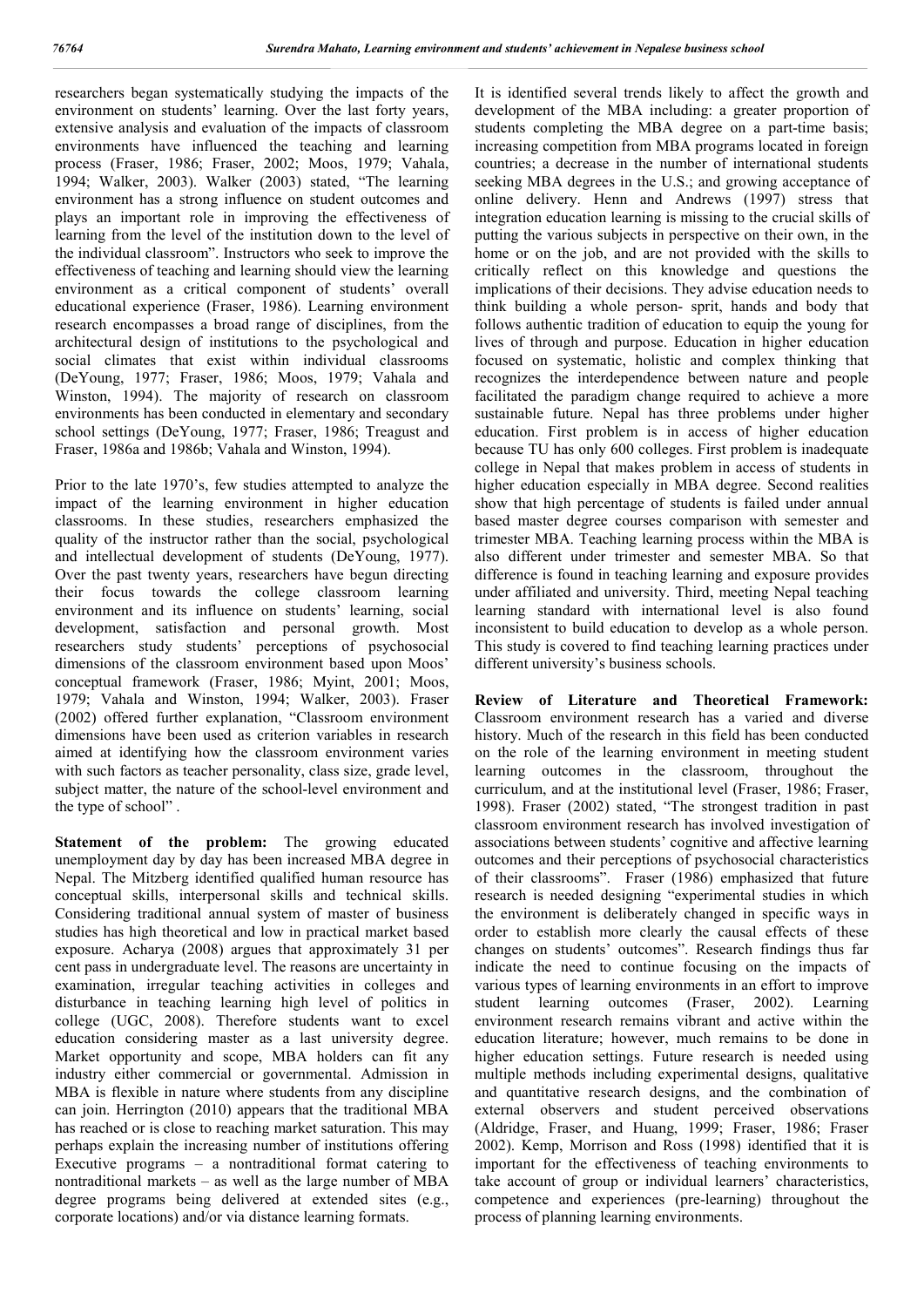Though all human beings have common bio-psychological and social characteristics in learning process, individual preferences concerning the ways of giving meaning and acquiring information may vary. Even identical twins who share the same environment may give meaning in different ways the phenomena and events which have common characteristics. All information which becomes the subjective life of an individual after giving meaning process may have individual-specific differences in ensuring permanence of learning and remembering. One of these individual-specific differences is the learning style which is the topic of this study.

**Conceptual Framework of the Study:** The study is intended to establish the impact of learning environment on students' achievement. Basically, it is conducted to have an effect of curriculum aspects, faculty characteristics, infrastructure, learning styles and management on students' achievement (Dunn, 1983; Fairhust and Fairhust, 1995; Deal and Peterson, 1999).



**Hypotheses Formulation of the study:** Dunn (1993) found that dramatic improvement in students' achievement in cases where learning styles have been taken into account show that the way things are taught had a greater impact than the content covered in a course of study. It is believed that teachers are able to analyze the differences and needs of their students; the educational process is likely to become optimized for both teachers and students (Fairhust and Fairhust, 1995). Learning styles are among the concepts that are postulated by researchers to show learners' differences and varied needs. As a result, the study concluded that learning styles have significant impact on overall student's achievement. Thus, it can be hypothesized as

## **H1: There is significant impact of learning style on students' achievement**

Darling-Hammond (2000) demonstrated that effective teachers are an important component of an effective students' achievement. Hattie (2009) grouped 59 of the 183 variables in two categories labeled teacher and teaching and identified that teachers have significant impact on students' achievement. Capraro (2001) and Ziegler and Yan (2001) found that students taught by teachers who were high in constructivist beliefs (i.e allowing students opportunities for meaningful exploration and discourse) had better problem-solving skills than students taught by teachers with low constructivist beliefs. Thus, it can be hypothesized as

#### **H2: There is a significant impact of teachers' characteristics on students' achievement**

Stockard and Mayberry (1992) noted that the specific physical environment of the school could influence on students; achievement and found a strong tie between the management. In Virginia, both Cash (1993) and Hines (1996) concluded that secondary students' in both rural and urban areas performed better in higher quality school management. Lemasters' (1997) meta-analysis of studies since 1980 identified aspects of the management that had a positive effect on students' achievement. Thus, it can be hypothesized that

### **H3: There is significant impact of college management on students' achievement.**

Recent studies (Freketich, 1998; Waldrope and Bayless, 1999) have recommended that corporations and higher institutions expand their dialogue and cooperation to collaborate on an MBA curriculum design that will meet employer needs and students' achievement while fulfilling the educational mission of an academic institution. In addition, it is essential that the two groups share what they view as the challenges, facing twenty-first century corporations, what sills MBA graduates require to address those challenges, and how effectively the current MBA curriculum prepares its graduates in those skills. Thus, it can be hypothesized that

## **H4: There is a significant impact of curriculum aspects on achievement**

#### **Methods**

Exploratory, descriptive designs as well as survey research design have been used to establish the empirical data on learning environment on students' achievement in Nepalese business school. A survey research design has been used to investigate, assess opinions and preferences in educational issues and problems. This research design is considered the most appropriate methods to measure attitudes, beliefs or personality structures in a natural setting through tests or attitudes scales or questionnaires (Leedy, 1993). Common problem in Nepalese university are unable to conduct examination due to high level of students, TU administrative and outside politics. University schedule is rarely maintained. Uncertainty in result publication has also compelled to find to go either study abroad or study such business school in Nepal. Schedule university examination had also cancelled many time and extended schedule. This type of outside climate affect inside teaching learning activities in Nepal. Therefore, based on this prior information further research variables and questions have been developed in Nepalese context. The research is descriptive because it explains the status of college position in the market, how employer/ market perceive and analyze Nepalese MBA graduate in terms of skill, knowledge and attitude.

**Population and Sample Selection:** Five best MBA colleges have been selected as a sample to know learning environment and students' outcome as skills, knowledge and attitude. The sample universities are Pokhara, Purbanchal and Kathmandu University. In pokhara university both Apex and Ace College have been selected because these colleges receive highest number of application during admission period. Similarly Purbanchal University is also another alternative to pursue MBA for students. Thus, Whitehouse International and Kathmandu Don Bosco College have also been taken as a sample from Purbanchal University.

**Variables of the study:** Learning environment includes internal colleges are teaching and learning process in the class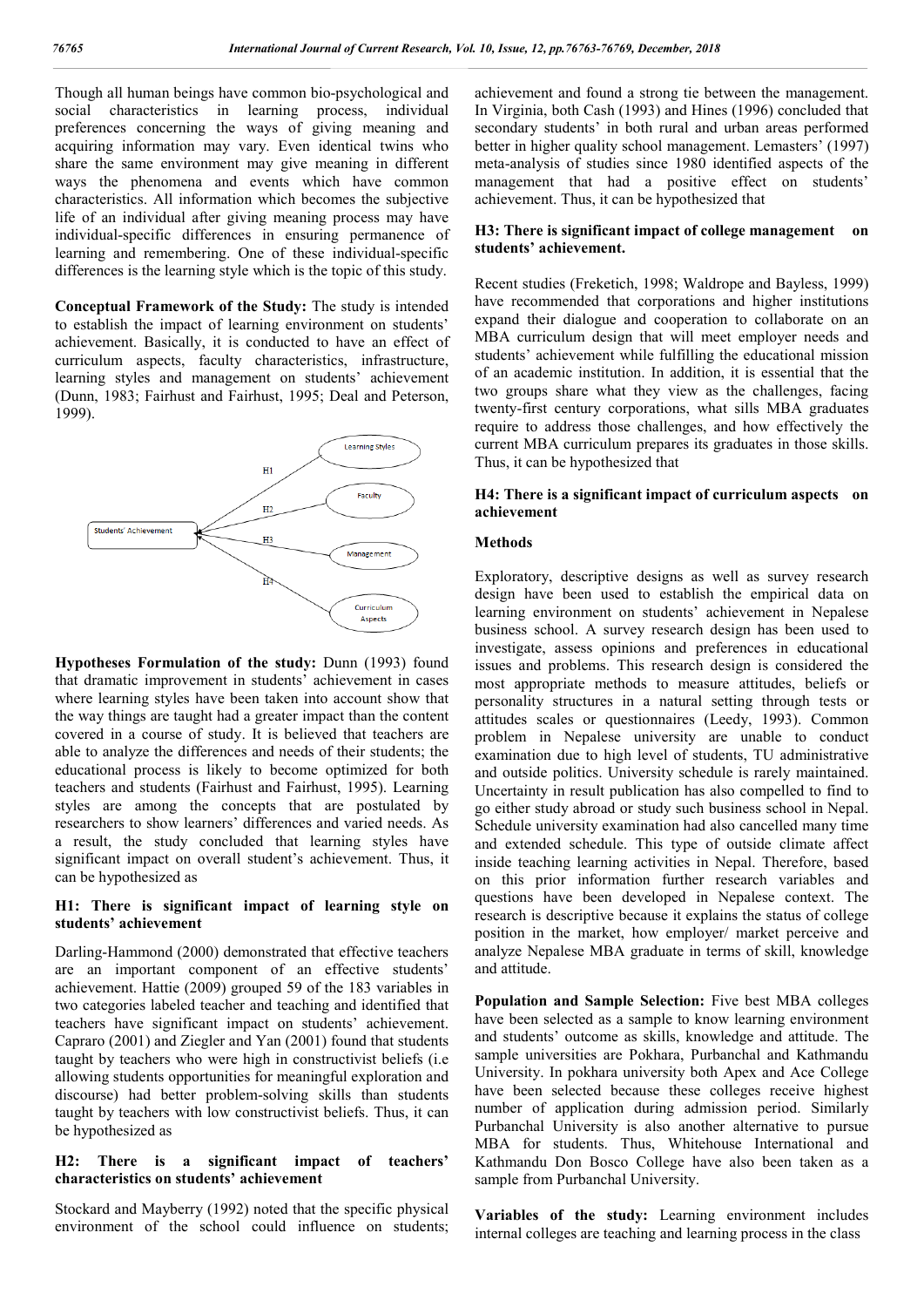#### **Table 1. Descriptive Statistics**

| S.N | <b>Attributes</b>            | Sample Size | Mean | S.D. | Minimum | Maximum |
|-----|------------------------------|-------------|------|------|---------|---------|
|     | Curriculum Aspects (CA)      | 152         | 3.79 | 0.76 |         |         |
|     | College Management (MAN)     | 152         | 4.09 | 0.82 |         |         |
|     | Faculty Characteristics (FA) | 152         | 3.65 | 0.67 |         |         |
|     | Learning Style (LP)          | .52         | 3.44 | 0.82 |         |         |
|     | Students' Achievement (SA)   | .52         | 4.16 | 0.79 |         |         |

#### **Table 2. Reliability and Standardized Loadings**

| Construct                      | Indicators       | Standardized loadings | Ave  | Cronbach's Alpha |
|--------------------------------|------------------|-----------------------|------|------------------|
| Curriculum                     | CA1              | 0.81                  | 0.79 | 0.78             |
|                                | CA2              | 0.79                  |      |                  |
|                                | CA3              | 0.83                  |      |                  |
|                                | CA4              | 0.72                  |      |                  |
|                                | CA5              | 0.8                   |      |                  |
| <b>Faculty Characteristics</b> | FA1              | 0.63                  | 0.69 | 0.85             |
|                                | FA <sub>2</sub>  | 0.71                  |      |                  |
|                                | FA3              | 0.78                  |      |                  |
|                                | FA4              | 0.63                  |      |                  |
| Learning Process               | LP1              | 0.59                  | 0.72 | 0.83             |
|                                | LP2              | 0.75                  |      |                  |
|                                | LP3              | 0.82                  |      |                  |
|                                | LP4              | 0.71                  |      |                  |
| <b>Extra Activities</b>        | MAN1             | 0.69                  | 0.68 | 0.87             |
|                                | MAN <sub>2</sub> | 0.66                  |      |                  |
|                                | MAN3             | 0.58                  |      |                  |
|                                | MAN4             | 0.8                   |      |                  |
| Students' Achievement          | SA1              | 0.56                  | 0.67 | 0.84             |
|                                | AS <sub>2</sub>  | 0.71                  |      |                  |
|                                | SA3              | 0.65                  |      |                  |
|                                | SA4              | 0.75                  |      |                  |

#### **Table 3. Inter Construct Correlation and Square Roots of AVE Constructs**

| Factor     | СA   | FA   | ſD<br>ப | <b>MAN</b> | SA   |
|------------|------|------|---------|------------|------|
| CА         | 0.79 |      |         |            |      |
| FA         | 0.31 | 0.69 |         |            |      |
| LP.        | 0.27 | 0.41 | 0.72    |            |      |
| <b>MAN</b> | 0.33 | 0.36 | 0.48    | 0.68       |      |
| SА         | 0.45 | 0.57 | 0.51    | 0.53       | 0.67 |

#### **Table 4. Fit Statistics of Structural Model**

| - -<br>Model<br>Name | - 1<br>-square<br>−ш-                       | <b>AINDF</b><br>n.<br>M | <b>TITLE</b><br>NF1  | <b>TTT</b><br>. .                    | CFI          | GFI             | <b>RMSEA</b> |
|----------------------|---------------------------------------------|-------------------------|----------------------|--------------------------------------|--------------|-----------------|--------------|
| Model                | $\sim$<br>$\rightarrow$<br>ن ۱۰<br><u>~</u> | --<br>. . <i>.</i> .    | $\sim$<br>ıω<br>0.72 | .05<br>$\mathbf{U} \cdot \mathbf{V}$ | $Q_f$<br>v., | $\Omega$<br>v., | J.04         |

#### **Table 5. Path Analysis and Standardized Regression Estimates**

| <b>Hypothesis</b>                                                                      | Path Coefficents | P-value | Supported(Yes/No) |
|----------------------------------------------------------------------------------------|------------------|---------|-------------------|
| H1: There is significant effect of curriculum on students' achievement                 | 0.49             | 0.001   | Yes               |
| H2: There is a significant effect of faculty characteristics on students' achievement. | 0.26             | 0.001   | Yes               |
| H3: There is a significant effect of learning process on students; achievement.        | 0.42             | 0.001   | Yes               |
| H4: There is a significant effect of management on students' achievement.              | 0.16             | 0.001   | <b>Yes</b>        |

room, assessment, teaching learning management in colleges and administration, instructional role, placement, outreach program, industry exposure, learning styles, curriculum aspects, college management, infrastructure, community involvement in college activities, and physical facilities and career counseling. Students' achievement has been measured in terms of knowledge, skills and attitudes.

**Instrumentation:** Both primary and secondary data have been used under this study. Primary survey based data has been collected to examine the impact of learning environment on students' achievement.

Secondary data has been used to identify number of students passed with highest grade under different business schools and universities. In the initial screening procedure in constructing

the learning environment and students' achievement in Nepalese business school, a number off factors were taken into consideration. These included five learning environment and their associated traits, cues and explanation. Studies conducted by researchers like Dunn (1983), Reid (1987), Brown (2000), Kolb (1984), Guild and Garger (1985) and Deporter and Hernacki (1992) are closely attended to. At the same time, the researchers also looked into several published sources which contained established questionnaires and inventories that had been tested and re-tested in their validity and reliability effectiveness. Some of the published sources include Reid (1987), Dunn and Price (1985), and Kolb (1984), as well as some other sources. It was observed that most of the instruments for measuring each of the learning environment contained items which were quite related to each other in terms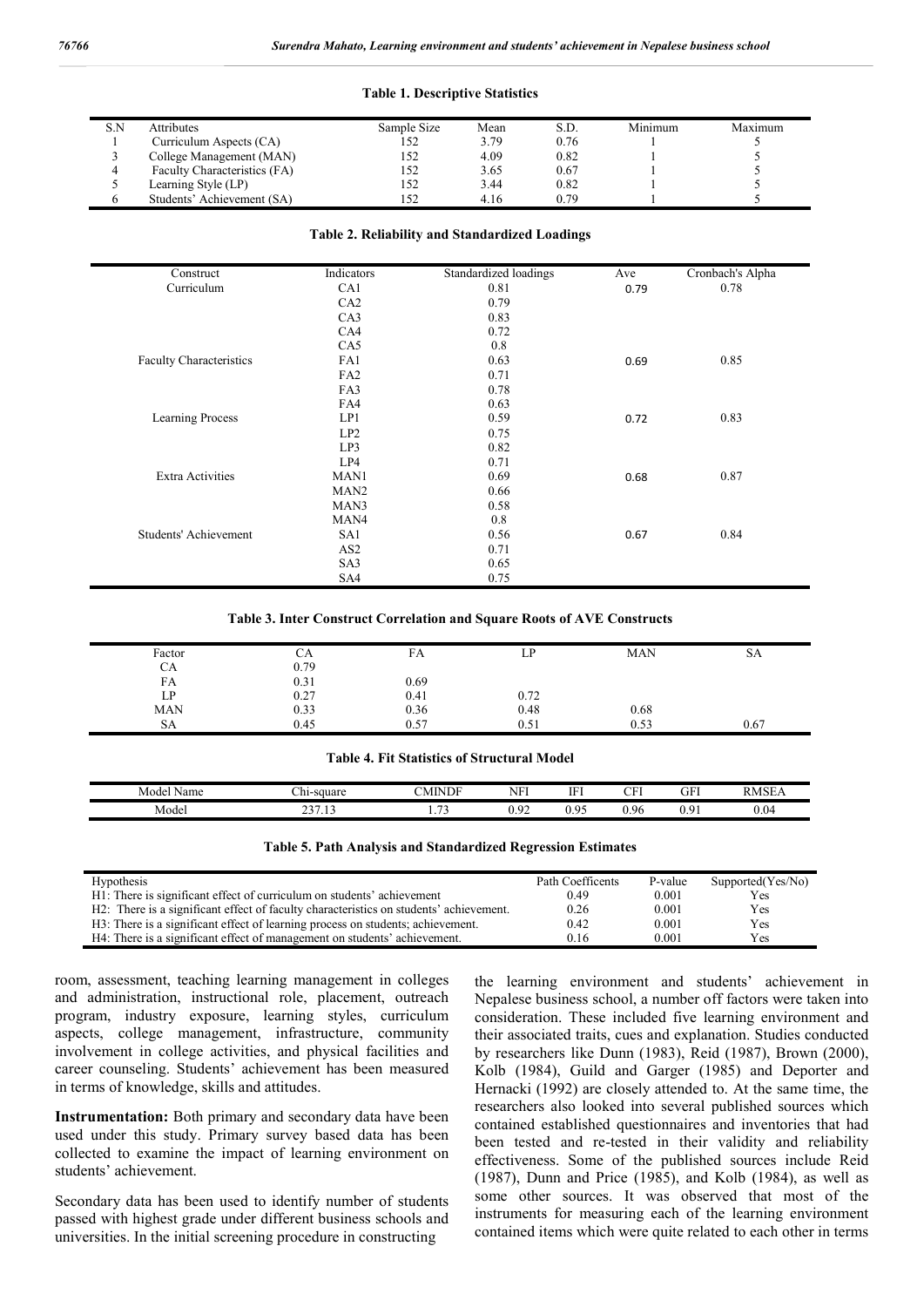of their content. Five point rating scale has been used to measure classroom teaching and learning processes, classroom assessment, principals' administrative,, instructional role, coordination, external exposure, parental relationship, physical facilities of the class room, infrastructure, career counseling and placement and community (outreach program). Fifty items at 5 point rating scale (Likert Scale) ranging from "1" strongly disagree to "5" indicating strongly agree has been constructed to measure the impact of learning environment on students' achievement in Nepalese business school.

**Limitations of the study:** This study is administered under KU, Pokhara University and Purbanchal University under its business schools. Sample is only MBA students. Study questions are taken based upon the international practices as well as problem identification based upon few colleges as a pilot study. This study is perception based upon college students, principals/coordinators and employers. Changing perception among them could change in result in learning environment in the colleges.

# **RESULTS**

Table 1.1 describes the descriptive frequency of variable taken under investigation in the research. The mean vale of variables seem to be greater than 3 which reveals that the students are positive towards different variables and they have its impact on students' achievement in Nepalese business school. Besides, the value of standard deviation has found to be less than 1 which reveals that data is consistent with minimum value 1 to maximum value 5. After data collection, a two-step structural equation modeling (SEM) procedure proposed by Anderson and Gerbeing (1998) was employed for the data analysis. The first step was to examine the scale validity using Confirmatory factor analysis (CFA), while second step was developed to test hypothesis using structural equation modeling. The absolute fit indices used to evaluate the overall model fitness are: chisquare to degree of freedom ratio (Wheaton *et al*., 1977), goodness of fit index (GFI) (Hoelter, 1983), comparative fit index (CFI), the root mean square error of approximation (RMSEA) (Steiger and Lind, 1980) should close or above 0.9 (Hoelter, 1983). where threshold values for CMINDF should be in between 1 to 3 (Carmines and McIver, 1981), GFI values should be close or above 0.9 (Hoelter, 1983). Comparative fit index (CFI) is an incremental index used to calculate the improvements over competing models (Benenler, 1990). The CFI value should be less above or close to 0.9, which indicates a good fit (Hair*et al*., 2009). Likewise, the value of root mean square of error approximation (RMSEA) should be less than 0.1 to be acceptable fit index. The overall goodness of fit indices has been shown in the table 2. The CMINDF value is 1.73 which is less than 2; CFI and GFI have recorded to be greater than 0.9; RMR is lower than 0.05; RMSEA is 0.02 which is less than 0.10. It indicates that the models are satisfactory (Hatcher, 1994). The cronbach alphas for all constructs have found to be greater than 0.7, satisfying the general requirement of reliability for research instruments. Besides, all factor loadings have also been recorded to be greater than cut-off point 0.5, showing all indicators can effectively measure the construct and supports convergent validity (Anderson and Geibing, 1988; Hair *et al*., 2009). The validity of the constructs is measured by analyzing the Average Variance Extracted (AVE) and and inter correlation matrix. First, Average variance extracted (AVE) value of each construct is greater than 0.5 which signifies a satisfactory

degree of convergent validity (Fornell and Larcker, 1981). Second, square root of AVE ( the diagonal in Table 2 ) of each construct was higher than the intercorrelations of the other constructs ( off-diagonal elements in the Table 2) support discriminant validity (Fornell and Larcker, 1981). Therefore, construct validity of the measures is adequately supported.

**Structural Equation Modeling and Hypothesis Testing:** The absolute fit indices of the structural model have been analyzed to validate the conceptual framework of learning environment and students' achievement in Nepalese business school as shown in Table 3. The overall fit of the integrated model was assessed by the goodness of fit test using multiple fit criteria under investigation. The key goodness of fit indices used in the study are CMINDF statistics (1.73) suggests a good fit to the data ( Carmine and McIver, 1981), Goodness of fit statistics is 0.91 which is above the thresholds of 0.9. Comparative fit index (CFI) is basically used to calculate improvement over competing models and having value of 0.96 suggest good fit of the model. The increment fit index (IFI) is 0.95 and normed fit index (NFI) used to estimate the model fitness based on small sample sizes (Bentler, 1990) is 0.92 imply a good fit to the data. The root mean square error of approximation (RMSEA) has obtained to be 0.04 which falls within acceptable range of less than 0.10. The goodness of fit statistics of the structural model are found to be within acceptable range which suggests the suitability of the model where parameters are estimated and interpreted readily.

Curriculum aspects, faculty characteristics, learning process and extra activities havs shown significant and positive impact on overall students' achievement in Nepalese business environment based on R-squared and estimated path coefficient for the structural model. Table 4 shows the standardized estimates for each path 9regression coefficient) and the corresponding p-value at 0.05 level of significance. The result reveals that there is a significant and positive impact of curriculum aspects on student achievement in Nepalese business school ( $b = 0.49$ ,  $0 < 0.01$ ). Likewise, the result resembles that there is a significant and positive impact of faculty characteristics on students' achievement (  $b = 0.26$ . p < 0.01). Accordingly, the result concludes that there is a significant and positive impact of learning process on students' achievement ( $\bar{b} = 0.42$ ,  $p < 0.01$ ). Finally, the result shows that there is a significant t and positive impact of extra activities on students' achievement (b = 0.16, p < 0.01).

**Standardized Direct Effects:** The direct effect of curriculum aspects on students' achievement is 0.49. It is also concluded that there is a direct effect of faculty characteristics on stduents' achievement is 0.26. Accordingly, there is a direct impact of learning process on students' achievement and is recorded to be 0.42. Likewise, there is a direct effect of extra activities on students' achievement and is found to be 0.16. All paths are significant and statistically supported. Therefore, the result is supported by (Hattie, 2000; and Elliott, 2007; Capraro, 2001; Ziegler and Yan, 2001; Hattie 2009; Stockhard and Mayberry, 1992); and Holtz Frank, 2004; Dunn, 1983 and Felder, 1995).

## **Conclusion**

Curriculum aspects have its significant impact on students' achievement in Nepalese business school which supports the findings of curriculum (Hattie, 2009 and Elliot, 2007). Faculty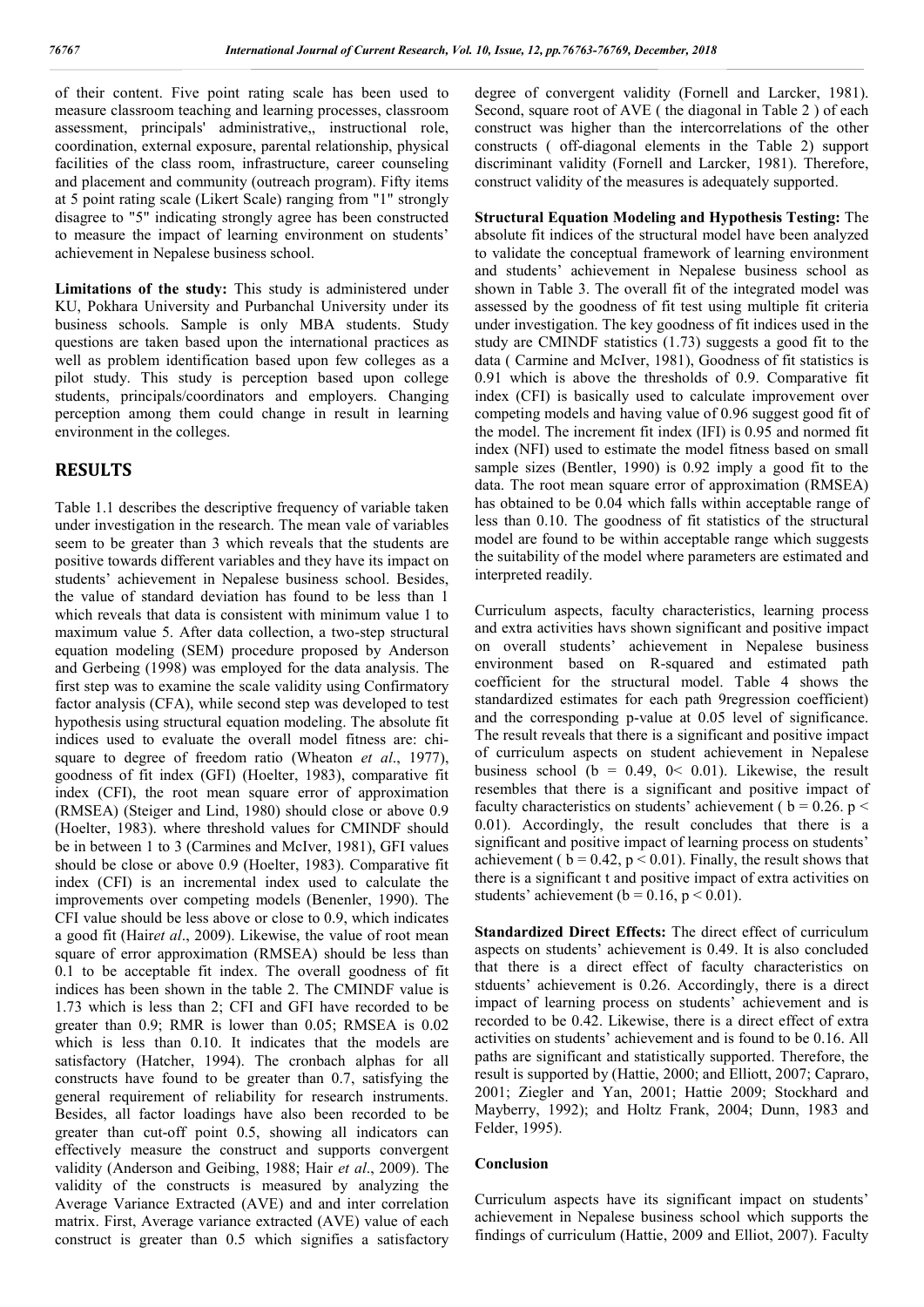characteristics have significant impact on students' achievement which supports the findings of (Hattie, 2000; and Elliott, 2007; Capraro, 2001) and Ziegler and Yan (2001). Learning process has significant impact on students' achievement in Nepalese business school which is in the line of (Capraro, 2001; Ziegler and Yan, 2001). Management has significant impact on students; achievement which is in the same line of (Holtz Frank, 2004; Dunn, 1983 and Felder, 1995).

## **REFERENCES**

- Acharya, G.P. 2009. Management Education in Nepal: Milieu and Future Track, *Smritee*, T.U.
- Aldridge, J., Fraser, B. and Huang, T. 1999. Investigating classroom environments in Taiwan
- American Teacher 2004. Education international to fight globalization, *American Teacher*,2, 17 and Australia with multiple research methods. *Journal of Educational Research,93*(1), 48-62.
- Anderson, A. 1988. Cultivating the Garden of Eden: environmental enterpreneuring. *Journal of Organizational Change Management*, 11, 135-144.
- Bentler, P. M. 1990. Comparative fix indexes in structure models. *Psychology Bulletine*, 107, 238-246.
- Berckhard, R. and Harris, R.T. 1987. *Organisational transitions: managing complex change*, 2nd edn (New York; Addison Wesley).
- Capraro, M.M. 2001. *Defining constructivism: Its influence on the problem solving skills of students*. Paper presented at the Annual Meeting of the Southwest Educational Research Association, New Orlands, LA.
- Carmines, E. G., McIver, J. D. 1981. Analyzing models with unobserved variables: Analysis of covariance structure. In: Bohinstedt, G. W., Borgatta, E.F.,(Eds.), *Social measurement: Current Issues.CA: Sage, Baverely Hills, 65- 115.*
- Cash, C. 1993. Building condition and student achievement and behavior. Unpublished doctoral dissertation, Virginia Polytechnic Institute and State University.
- Chen, Y.C., Sok, P., Sok, K. 2007. Benchmarking potential factors leading to quality education: a case study on Cambodian higher education, *Quality Assurance in Education*, 15(.2), 128-148.
- Darling-Hammond, L. 2000. Teacher quality and student achievement. *Education Policy, 8*(1). Retrieved September 2009, from http://epaa.asu.edu/v8n1.html
- Deal, T.E. and Peterson, K.D. 1999. *Shaping School Culture: the heart of leadership*, Jossey-Bass, San Francisco, CA.
- DeYoung, A. J. 1977. Classroom climate and class success: A case study at the university level. *Journal of Educational Research*, *70(5)*, 252-257.
- Dunn, R. 1983. Learning styles and its relation to exceptionally at both ends of the spectrum. Exceptional Children, 4(6), 496-506.
- Dunn, R., Dunn, K. and Price, G.E. 1985. *Learning styles inventory* (LSI): An inventory for the identification of how individuals in grade 3 through 12 prefer to learn. Lawrence, KS; Price Systems.
- Elliott, A. 2007. A conceptual history of the achievement goal construct. In A. Elliott and C. Dweck (Eds.), *Handbook of competence and motivation* [pp.52-72]. New York: Guilford Press.
- Fairhust, A.M. and Fairhust, L.L. 1995. Effective teaching, effective learning. California: Davies-Black Publishing.
- Felder, R.M. 1995. Learning styles. [Online] Available: http://www2.ncsu.edu/unity/lockers/users/f/felder/public/L earning styles.html (September 6, 2009) Fraser, B. (1986). *Classroom environment*. London: Croom Helm.
- Fornell, C. and Larcker, D. F. 1981. Evaluating structural equation models with unobservable variables and measurement error*. Journal of marketing research, 39-50.*
- Fraser, B. 1998. Classroom environment instruments: Development, validity and applications. *Learning Environments Research, 1*, 7-33.
- Fraser, B. 2002. Learning environments research: Yesterday, today and tomorrow. In Goh, S. C. and Khine, M. S. (Eds.), *Studies in educational learning environments: An international perspective* (pp. 1-25). New Jersey: World Scientific.
- globallearningj.org/glean07.htm (assessed June 2010).
- Guild, P.B. and Garger, S. 1985. Marching to different drummers. Alexandria, VA: Association for Supervision and Curriculum Development.
- Hair, J.F., Black, W. C., Babin, B. J., Aderson, R. E. and Tatham, R. L. 2006. Multivariate Data Analysis, 9<sup>th</sup>. Prentice Hall, New Jersey.
- Hair, J.F., Black, W. C., Babin, B. J., Aderson, R. E., Tatham, R. L. 2006. Multivariate Data Analysis, 6<sup>th</sup>. Prentice Hall, New Jersey.
- Hattie, J. 2009. *Visible learning: A synthesis of over 800 metaanalyses relating to achievement*. London and New York: Routledge.
- Henn, C. and Andrews, C. 1997. *Why systems thinking is a critical skills.* Available at: www:
- Hines, E.W. 1996. Building condition and student achievement and behavior. Unpublished doctoral dissertation, Virginia Polytechnic Institute and State University.
- Hirase, S.K. 2000. *School climate.* Dissertation Abstract International, 61(2), 439.
- Hoelter, J. W. 1983. The analysis of covariance structure: goodness of fit indices. Soc. Methods Res. 11, 325-344.
- Holdsworth, S.H., Wyborn, C. Bakessy, S. and I. Thomas 2007. Professional development for education sustainablity: how advanced are Australian universities? *International Journal of Sustainablity in Higher Education,* 9(2), 131-146.
- Kolb, D.A. 1984. Experimental learning: Experience as a source of learning and development, Englewood Cliffs, NJ: Prentice Hall.
- Leedy, P.D. 1993. Practical research: Planning and design. Upper Saddle River, N: Prentice-Hall Inc.
- Lemasters, L.K. 1997. A synthesis of studies pertaining to facilities, student achievement, and student behavior. Unpublished doctoral dissertation, Virginia Polytechnic Institute and State University.
- Moos, R. 1979. *Evaluating educational environments*. San Francisco: Jossey-Bass Publishers.
- Myint, S. K. and Goh, S. C. 2001. *Investigation of tertiary classroom learning environment in Singapore.* Paper presented at the International Educational Research Conference, Australian Association for Educational Research, University of Notre Dame, Fremantle, Western Australia, December 2-6, 2001.
- Pitman, R.B. and Haughwout, P. 1987. Influence of high school size on dropout rate, Educational Evaluation and Policy Analysis, 9(4), 337-43.
- Reid, D. L. 2000. Building a safe environment. *American School and University, 73*(3), 386-390.